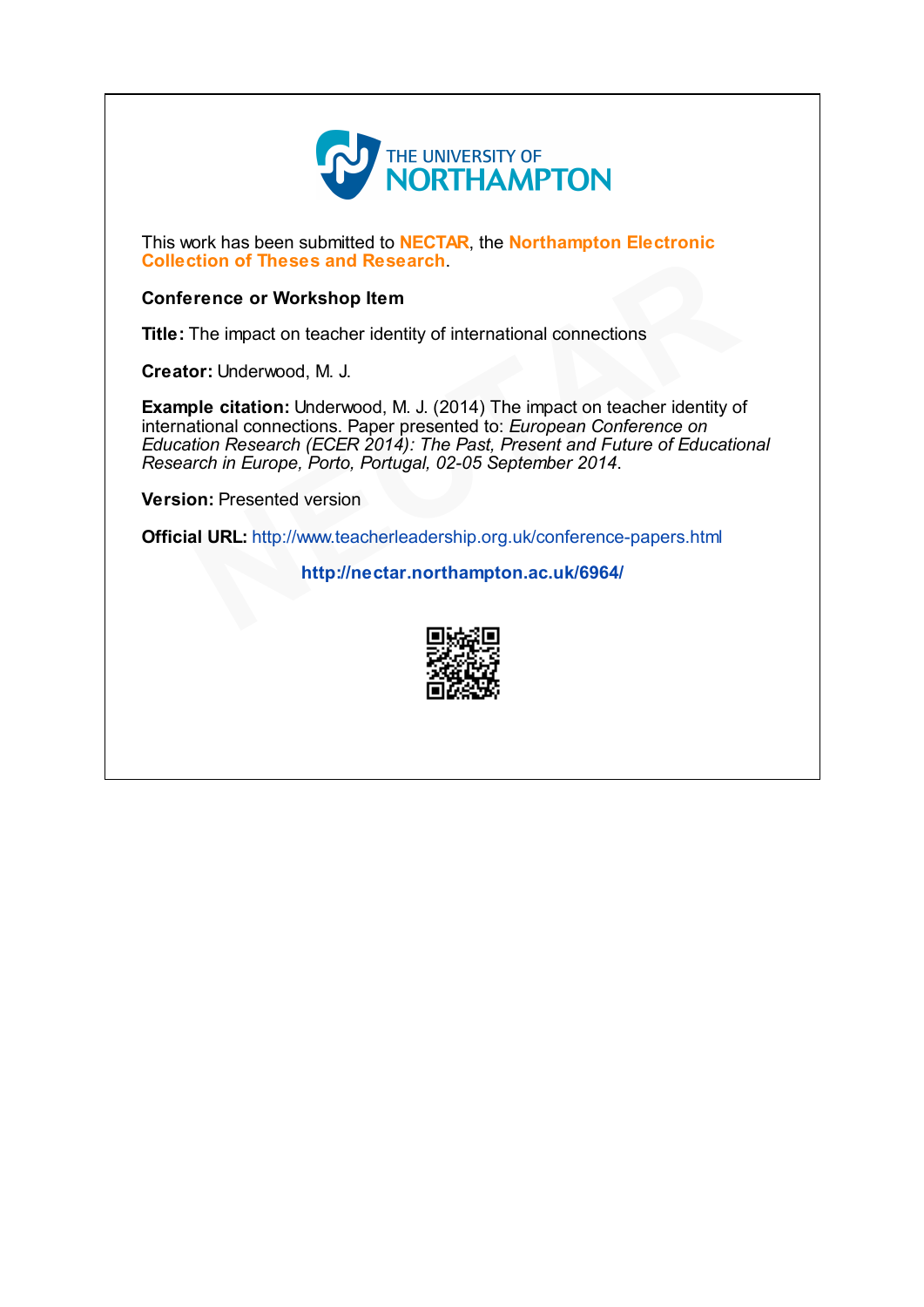# **The impact on teacher identity of international connections**

# **James Underwood**

University of Northampton and University of Cambridge, Wolfson College

A paper presented within the symposium:

# **Changing teacher professionality through support for teacher leadership in Europe and beyond**

at

# **ECER 2014** Porto, 2<sup>nd</sup>-5th September 2014

#### **Abstract**

This paper is linked to a doctoral study focussing on the impact of international networking and knowledge exchange on the professional identity of teachers. The perspective is shaped by the author's experience of teacher union activity and involvement in international networking related to work for the British Council and the International Teacher Leadership initiative as well as on a twenty year career as a teacher. This paper involves analysis of data drawn from interviews with three teachers from Britain who have been involved in working with fellow teachers from other nations largely teachers from the Balkans. It explores the extent to which these teachers share a common professional identity with teachers from other nations and also whether this therefore constitutes a professional community. The paper includes a consideration of the implications for international networks and international teacher exchange programmes. It is also envisaged that the paper will support a discussion about ways in which the cultivation of international links may contribute to the global 'Education for All' campaign.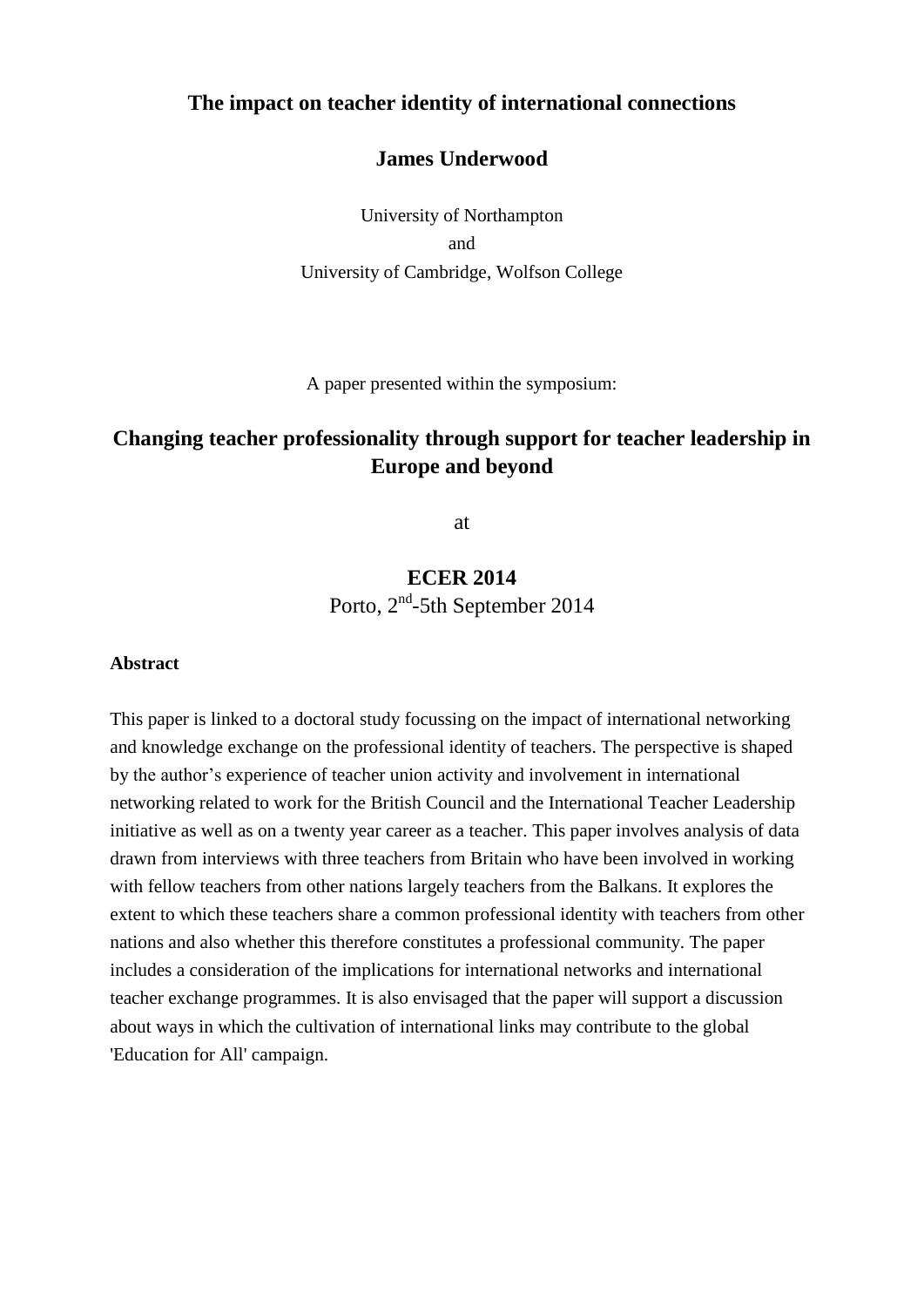In this paper I first introduce my reasons for being interested in this area. I then outline a conceptual framework in terms of how identity may be constructed within a professional community especially one that crosses national boundaries. Finally I discuss the data from three interviews with British teachers who have worked on projects with colleagues from other nations. These colleagues were all primarily involved in international work via the International Teacher Leadership project (Frost, 2011) connected to the HertsCam programme in the UK.

My interest in this area of study comes from three routes: for several years, from 1996-2010, I worked for the British Council as a consultant. I worked as a teacher in secondary schools and sixth forms from 1994 until 2013. I was also President of the Cambridgeshire branch of the National Association of School Masters, Union of Women Teachers (NASUWT) for twelve years. Through all of these roles I have become interested in the ways teachers both define the professional community that they belong to and define themselves as professionals, especially in relation to working with others of the same profession but who come from different nations.

# **Teacher identity and professional communities**

There is an assumption in some research that the professional community that teachers belong to within their school is particularly significant, simply by virtue of the fact that these teachers work together as colleagues in the same workplace on a daily basis (Hargreaves, Boyle & Harris, 2014). The corollary of this is that to strengthen or improve the professional experience of teachers and even the quality of any individual's teaching, re-shaping this immediate school community is fundamental. However, whilst accepting the importance of the immediate workplace, I wanted to explore in my research whether teachers build their identity in a more exploratory way than is suggested by this model. Specifically, I am interested in whether teachers identify with and contribute to the building of communities which are not bounded by the institution that they are working within and their perceptions of the benefits of this. I am investigating whether they actively construct communities of this kind and whether this enables them to develop their sense of professional identity. Finally, I am interested in whether teachers use opportunities for international engagement with colleagues to enable them to discover and build worthwhile professional communities.

At the moment in the UK and elsewhere there is an emphasis placed on teachers to work collegially (Durrant & Holden, 2006). That is to say within a school culture where there is open and critical discussion of teaching. This can even involve collaborative lesson preparation. This comes from a wide range of sources produced by organisations such as the National College for School Leadership (NCSL, 2012) among others. Positives commonly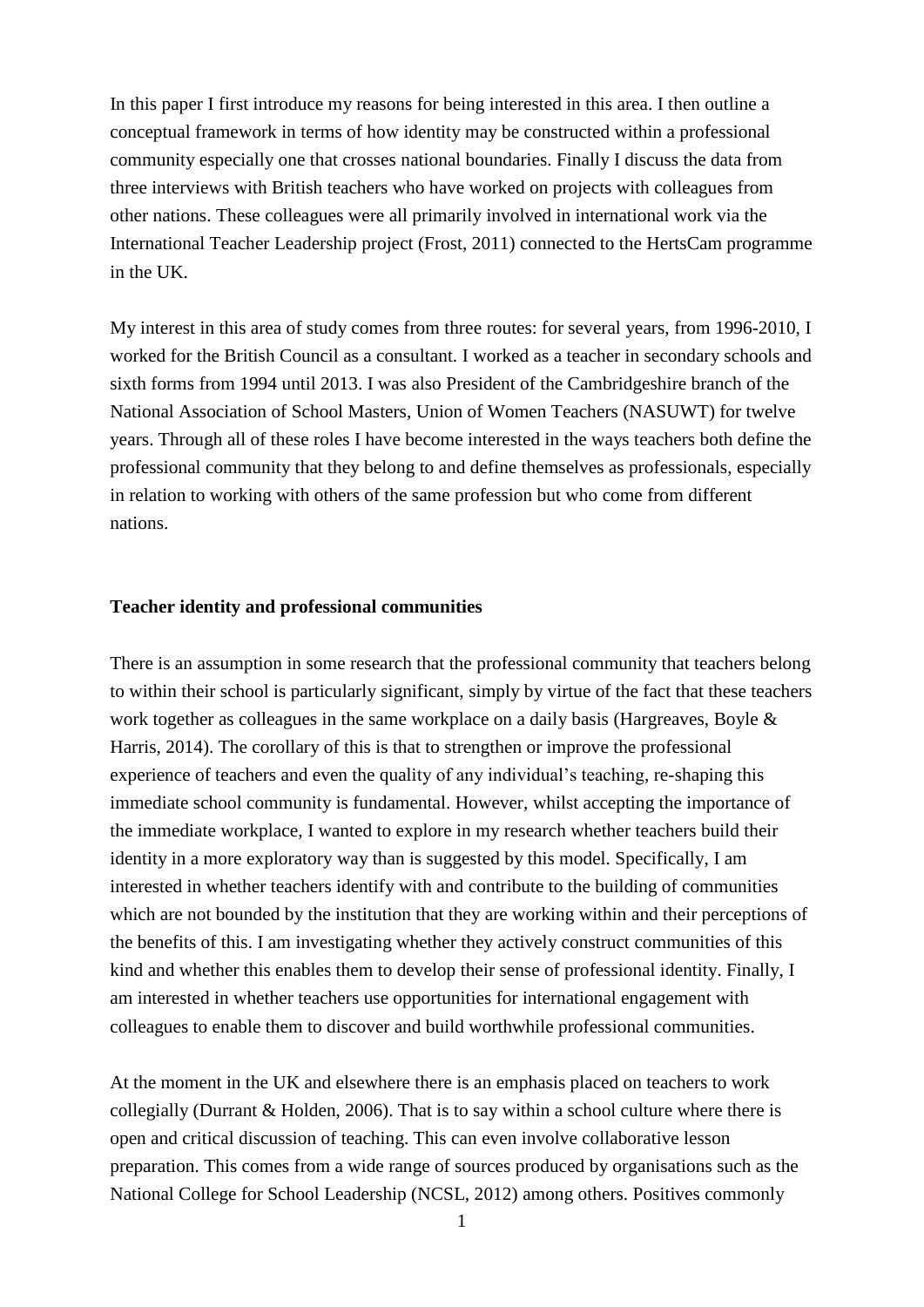associated with collegiality include that it has the potential to take teaching beyond the need for dependence on outside experts whilst ensuring that it becomes more than a personal and idiosyncratic process (Creaby, 2014). In this paper I don't dispute this. However, as Hargreaves and Fullan (2012) and Frost (2009) point out there is a danger that if this community is built in a contrived way then the benefits, if any at all, may be limited. Teachers may also define their professional identity, and that of the community they belong to, in terms of being crafts people or artisans who build their understanding via experience over a prolonged period of time (Taber, 2010). However, although the view of teachers' professional knowledge as experiential is compelling, this does not mean it is necessarily the case that this can or even should be shared with others. Indeed it could be viewed as an argument that teachers as individuals are professionals but not necessarily members of an easily defined professional community. Also although it potentially explains how knowledge is built it does not explain how this knowledge is or should be shared.

It is widely acknowledged that obstacles exist which prevent the building of collegiality within the same institution on a local level (Hargreaves, Boyle & Harris, 2014). As an example a significant challenge to building collegiality are systems that promote competition for promotions and for progression upwards on pay-scales. Teachers become isolated because the system of evaluation forces them into competitive isolation against each other. It may therefore be the case that incomplete understanding, or at least non-involvement, in school, local and national political issues actually makes dialogue about classroom practice easier. Indeed it is possible that a more nuanced understanding of the individualistic teacher may show that they reject collegiality within the single institution for highly professional and ethical reasons but welcome dialogue with professionals from other nations and cultures. It may even be the case that this is a more positive form of collegiality. It is possible that the meaningful collegiality that Hargreaves described which is: spontaneous, voluntary, pervasive across time and space and unpredictable (1991) is more easily achieved outside one's own culture rather than within it and in relation to this when removed from the formal structures of the individual institution. Whether this is the case and the reasons it is, if it is, will be explored further in the next section in relation to three interviews that I conducted.

Despite the dominance of a discourse that sees school improvement as intrinsically linked to collegiality, and even a related perspective that lack of success, either institutionally or individually, is linked to problems of isolation (Hargreaves and Fullan, 2014). It has also been argued that the way that teaching is structured lends itself to an individualistic approach and perhaps attracts individualistic personalities (Lingard, 2009) making the building of close-knit professional communities an illusory and inevitably unsuccessful goal. However, teachers working for many years face regular challenges and it is also possible that fostering a sense of shared professional identity may help build the type of personal and professional resilience needed to succeed over a prolonged period of time (Hodkinson, 2009).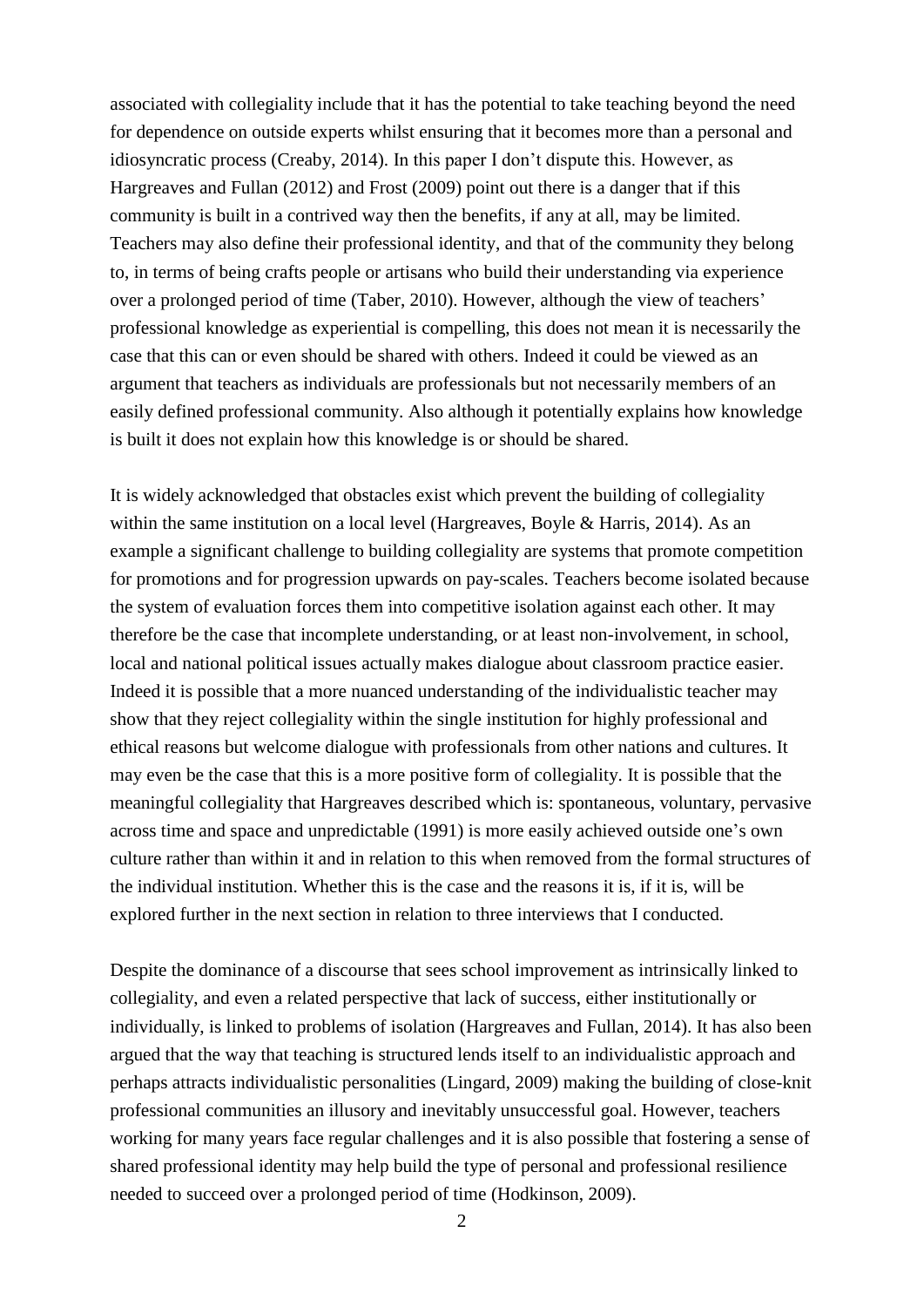It is certainly my experience that those teachers who embrace collegiality most strongly are often most resilient to those kinds of crises that lead to union involvement and that even when developing a strong individual identity teachers may simultaneously find it helpful to share stories about the process of teaching, which then might help to fuse an individualistic experience into a collective process (Biesta, 2009). Beyond this it is widely acknowledged that all people, not only teachers, have both a personal identity and a social identity (Reicher, 2004). It can be presumed therefore that teachers want to establish themselves as individuals within their own space of the classroom, to have a self-perception of efficacy (Bandura, 1997) and also want to build positive collegial relationships. It is also possible that a perception of belonging to a professional community may enhance practice on an individual level even if practice isn't directly copied.

There are a wide range of theories on the nature of networking and knowledge sharing. Granovetter (1983) a seminal figure in the early period of research into social network theories believed that there are two primary forms of social link: these consist of 'strong ties' where information and ideas flow and circulate freely but very little that is transferred is new, and weak ties where a considerable amount of information is new but it flows less freely. He also identified that there is comfort in strong ties but more exhilaration in weak ties. He also defines the term 'professional networking' quite broadly as being relevant to all professional relationships regardless of whether these are formally constructed or created, which is also appropriate for this paper. Although the nature of networking has changed radically in the last two decades because of technological change, these basic principles are supported in more recent articles (Castells, 2009). They are also present in the concept of communities of practice (Wenger, 1999), which are frequently portrayed as potentially crossing distances in a way that earlier networking theories do not account for (Eckert, 2006).

#### **The international dimension**

There is potential relevance for this regarding the role international networking has for teachers. It is possible to suppose that the school a teacher works within consists of a large number of strong ties. It is a comfortable place where the teacher may have the confidence to work at the peak of their ability but it may not be a place that presents them with new ideas. On the contrary, the experience of networking internationally may present a teacher with short-term, weak ties that are still professionally based and that provide them with new information or ways of thinking that older stronger ties do not. This is not to play down the roles of these older ties but it is possible that a healthy professional life needs the existence of both. The first however, for teachers, may be relatively easily attained as they are built into the structure of their school life while the second needs to be worked at with the support of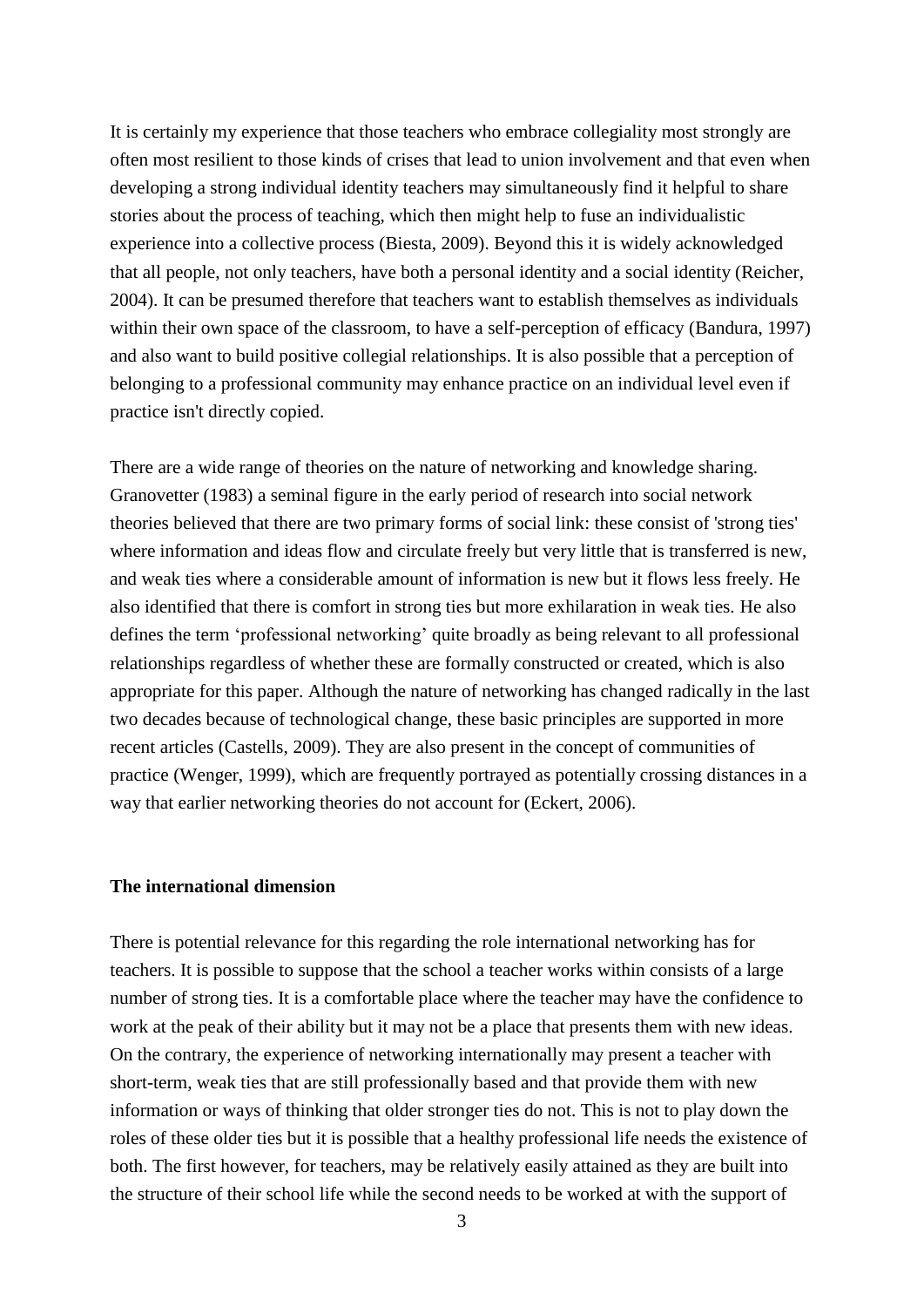others. It is also possible that as long as the 'strong ties' are located near to the teacher that there may be benefit if these weaker more challenging ties are located at a geographical distance.

Changes in communication technology that have taken place over the last twenty years may have also increased the significance of ties that cross geographical distance. Perhaps we now seek and build relationships with those people both professionally and personally who we feel most attuned to being or working with regardless of geographical distance. It is similarly possible that teachers may shut one door where the local circumstances of their particular school mean that they perceive this as a positive strategy to developing their own professionalism whilst simultaneously opening doors to colleagues from other institutions that are removed by distance and culture.

In conclusion to this section, it may be that international networking is a way to square the circle of building a professional community among people who usually work within a structure that promotes isolation and competition. The fact that such relationships are built away and aside from the conventional structure of the institution teachers work in may be the strength of building relationships with colleagues internationally (Swaffield, 2006). It may be that whilst enforced collegiality may potentially damage an individual's sense of self-efficacy, that working together collegially within a loose structure away from the normal structures of a school may enhance teachers' collective-efficacy (Skaalvik, Skaalvik and Sidsel, 2007). Such relationships may enable the teacher who has chosen for valid ethical and professional reasons to tread a more individualistic path, within an institution, to build collegiality within another aspect of their professional life. It is perhaps also not important that teachers sharing stories about professional understanding agree but rather that they have articulated these stories and their own beliefs to another (Elliott, 2009). Sharing experiences via story can potentially achieve a variety of goals aside from the direct adopting of practice from others, including building self-efficacy and reinforcing the sense of belonging to a professional community (Frost, 2007). It may be that more than in a localised context the sharing of stories and the reflection that takes place when working with another nation or culture is of a more personally challenging and rewarding kind.

## **A discussion of three interviews**

In this section of this paper below I discuss the data from three interviews and explore the themes identified above. Firstly, I discuss the significance of long distance ties and whether these are significantly different from professional relationships that are locally built; secondly whether when working across national boundaries this relates directly to changes in teaching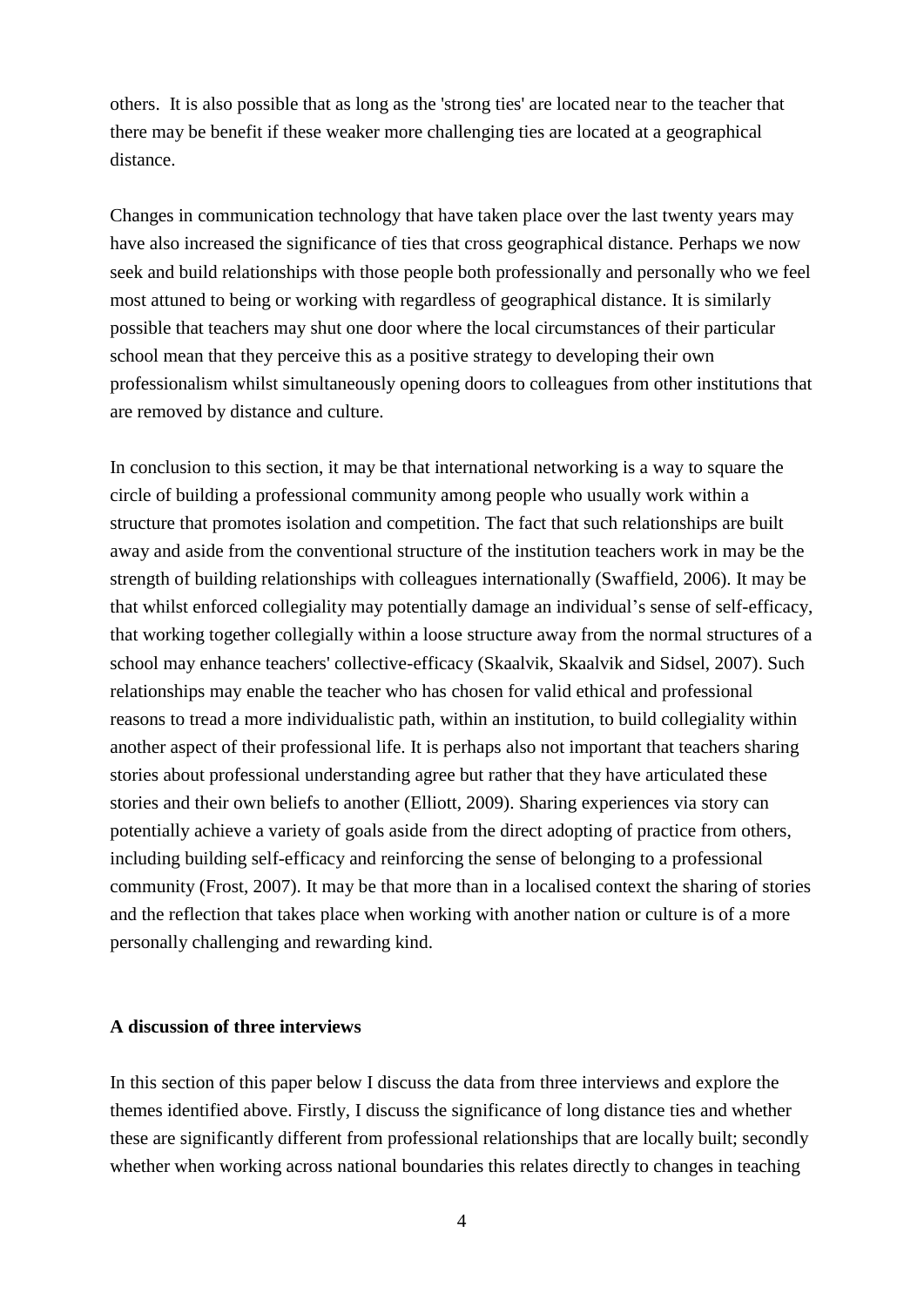practice and finally I look at the extent to which teachers actively construct professional communities separate to those found within the school that they work in.

The three teachers interviewed are referred to in this paper as Ruth, Grace and Louise (not their real names). All are secondary school teachers in the UK, whose main form of engagement with colleagues from other nations has been through the International Teacher Leadership Project. All were interviewed in a semi-structured way regarding the professional communities that they perceived themselves as belonging to and the role that these communities had in their professional life, including their experiences working with colleagues from other nations.

# **Working with colleagues from other nations**

To all the teachers who were interviewed the existence of a community is primarily defined by the shared values and beliefs of the members of such a community. All defined themselves as belonging to communities that crossed national boundaries and that were related to their experiences in international projects. To Ruth a definition of community as one that is geographically located and shares similar roles and functions was effectively a meaningless one 'if the individual community around me is not synchronised to my professional beliefs I don't feel that I belong to a community of teachers and I don't feel like I belong to the community that I am currently in, in my school'. Ruth also identified herself very closely with a community of teachers who she had left in terms of physical proximity more than six months before this interview was conducted yet who in her own terms were more significant to her than her immediate colleagues.

For Ruth, belonging to the international community of teachers that she belonged to as part of the International Teacher Leadership (ITL) project is increasingly an aspiration rather than a reality and she expressed concerns that although she still perceives this community as being a professional community that she belongs to, she had significant doubts as to whether others felt the same way. This had therefore presented challenging reflective questions in her mind. 'I hope that I still belong to such a community but I now feel removed from it. One has to continue to be active to say one still belongs to a community. In my mind I still feel that I belong to this community but I don't any longer feel like I am active in it, raising the question in my mind, do I still belong?'

She had not yet developed a clear answer to these, although she felt that it was her 'responsibility to find [her] way back into such a community of teachers.' The other two interviewees weren't so strong in their viewpoint on this and defined something more closely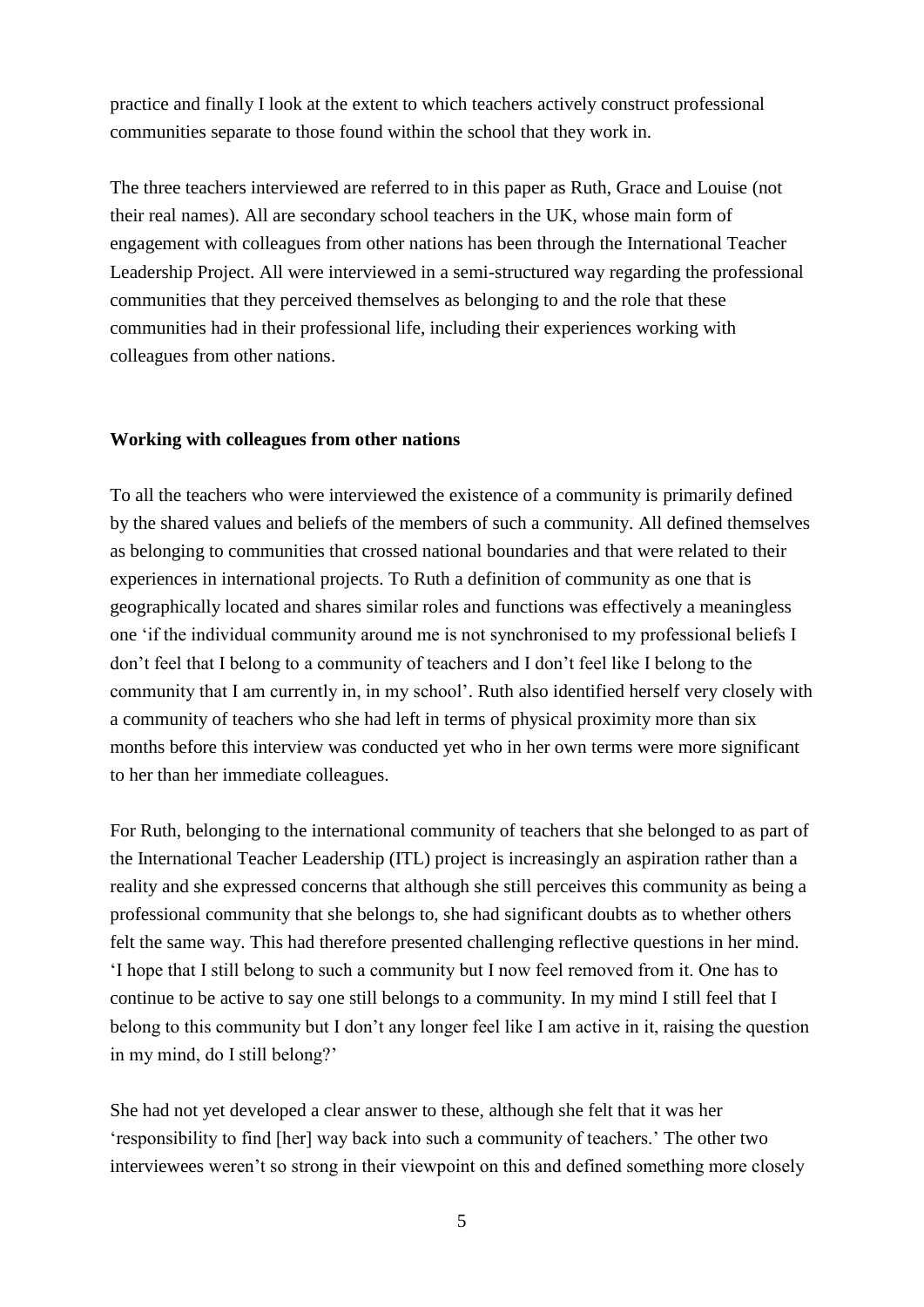related to Granovetter's (1983) description of communities that have both strong and weak ties and that perform different functions.

Despite the significance of these communities to each of these interviewees, the presence of a perceived international community of teachers encompassing a large proportion of teachers did not emerge from these interviews. In fact all stated that part of the value of this community was that it was small, tight knit and shared similar values. Indeed in the strongest language used by any of the interviewees Louise felt that it enabled her to build 'an alternative community' to those she worked with on a day to day basis, who did not share her values. Although this may well be one of the strengths of international networking for some teachers, it does mean that the scope of such a community is potentially limited. Further than this, Grace felt that the factor that joined together the professionals that she worked with was not the shared experience of being teachers but was the values they held regardless of their profession. Indeed, as she mentioned, many of the professionals that she was working with and that she perceived as central to her professional community were not teachers. What she did identify however was 'a community of people who are passionately involved about there being a better way to release the potential of all teachers to lead change.'

# **Learning strategies**

**N**one of the teachers who were interviewed felt that transferring strategies was fundamental to their experience of working with colleagues from other nations. However, all spoke about both reflection and research as alternative reasons for taking an interest in others' practice. Interestingly a challenging definition of research was also created that revealed a perceived identity both of being a researcher and of belonging to a community of teacher researchers. 'Teachers do research: facebook, chatting to colleagues, etc. However it isn't named research because it is so innate. We are constantly researching, refining. We do an incredible amount of research by tapping into each other's ideas, a pool of expertise.'

The consensus across all three interviewees was that even when strategies are not directly imported back to the UK they have a relevance in provoking ideas. In fact Grace spoke about finding significance in the 'discomfort' that such a journey can entail by pushing herself 'out of her comfort zone'. Through this she found that she built confidence within her professional context. However, none of the interviewees linked the process of reflection specifically to the sharing of strategies.

One issue described by all the interviewees was that in working with people from other nations they found themselves working with education systems that are not perceived to be as successful as the system in the UK. Another practical problem that they were confronted with

6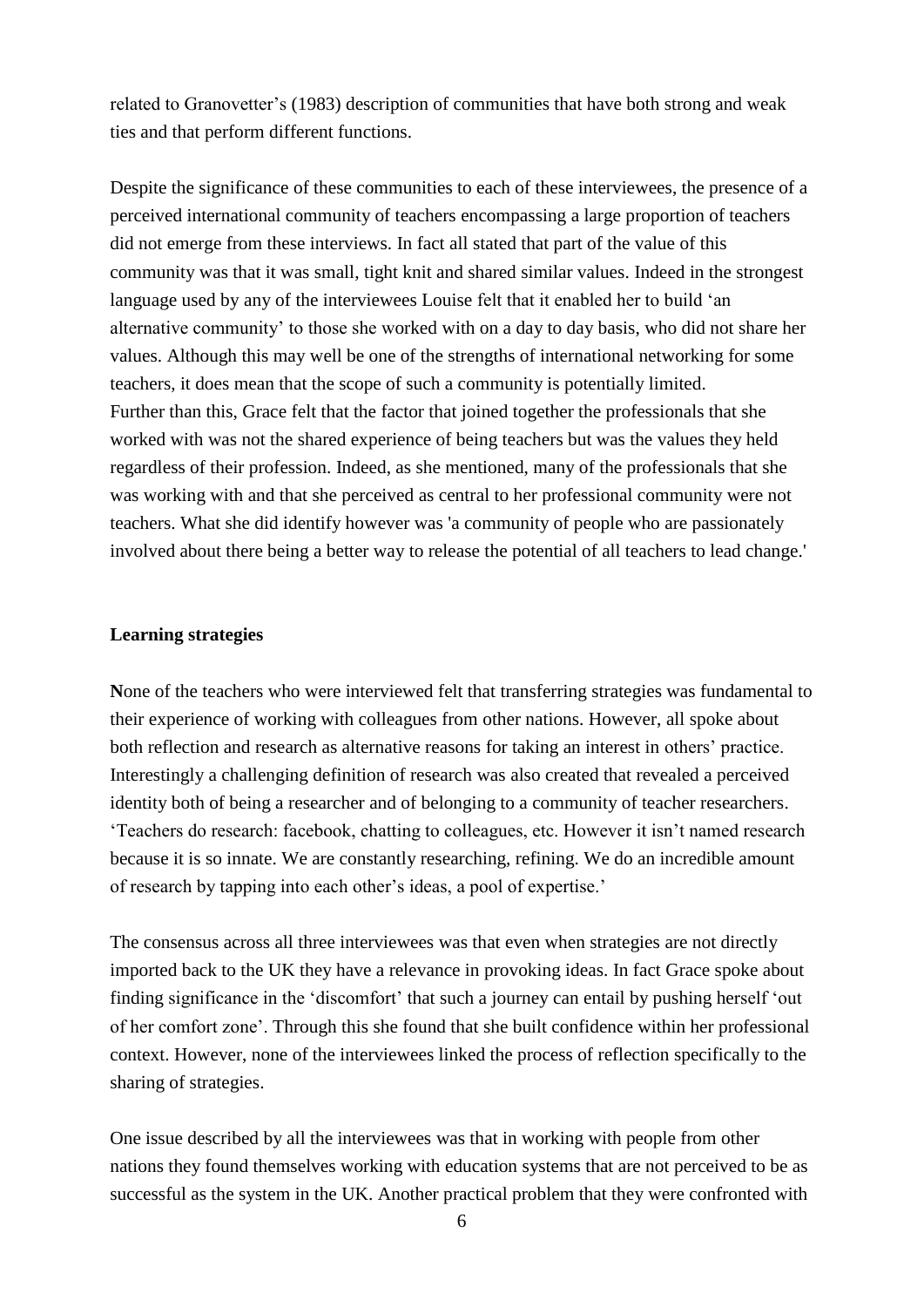was the fact that they weren't working with teachers directly, reflecting different structures in terms of school and education management. However, Ruth didn't see this as particularly problematic as she also saw her own identity as quite fluid. In the roles in which she has travelled, she has tended to see herself as a leader and a manager of a programme rather than specifically a teacher 'I have also learnt managerial and leadership strategies'. To Ruth therefore she has a variety of professional identities which have different significance at different times and while travelling to work with other teachers she has predominantly seen herself as the manager of a programme that presents a deeper vision for education rather than a teacher.

In relation to this the fact that she did not see herself as having learnt concrete strategies did not to her negate the value of the international programmes that she had been engaged with as she felt that there were other equally valid reasons for involvement and potential definitions of success. 'I gain a sense of vision or a degree of reflection more than I do concrete strategies, partly this is just because I am already an innovative teacher, partly because I was mostly meeting people from NGOs.' As this quote suggests this plurality of purposes and results was related to a plurality of identities, including specifically that of both teacher and manager or leader of educational change. Interestingly, she also did not feel that education in the Balkans and in the UK were as substantially different as the superficial differences of funding and class sizes may suggest.

I think I have learnt a lot from the west, I haven't learnt from the East not because they aren't doing interesting things but because they aren't displaying this to a public audience. In the East I see a lot of modern 'western' methods but I hear in other schools about rote-learning. However I have also seen teachers asking children to copy from a book in this country [UK] too.

#### **Reasons for involvement**

All the teachers, as was suggested at the beginning of the previous section, actively sought to become involved in international projects. In their interviews they all also saw this as something which defined them as belonging to a smaller community of outward looking and innovative teachers who are working in the UK. For all of them this meant engaging with a broader community worldwide, whilst also defining themselves as part of a narrower group of British teachers with a specific set of shared values.

Grace's reasons for working on international projects, is illustrative of this. Her experience was closely linked to a desire to promulgate the values of teacher leadership widely, something she had first experienced locally as part of the HertsCam network that the ITL project was based upon. As she says, she was 'passionate about teacher leadership and had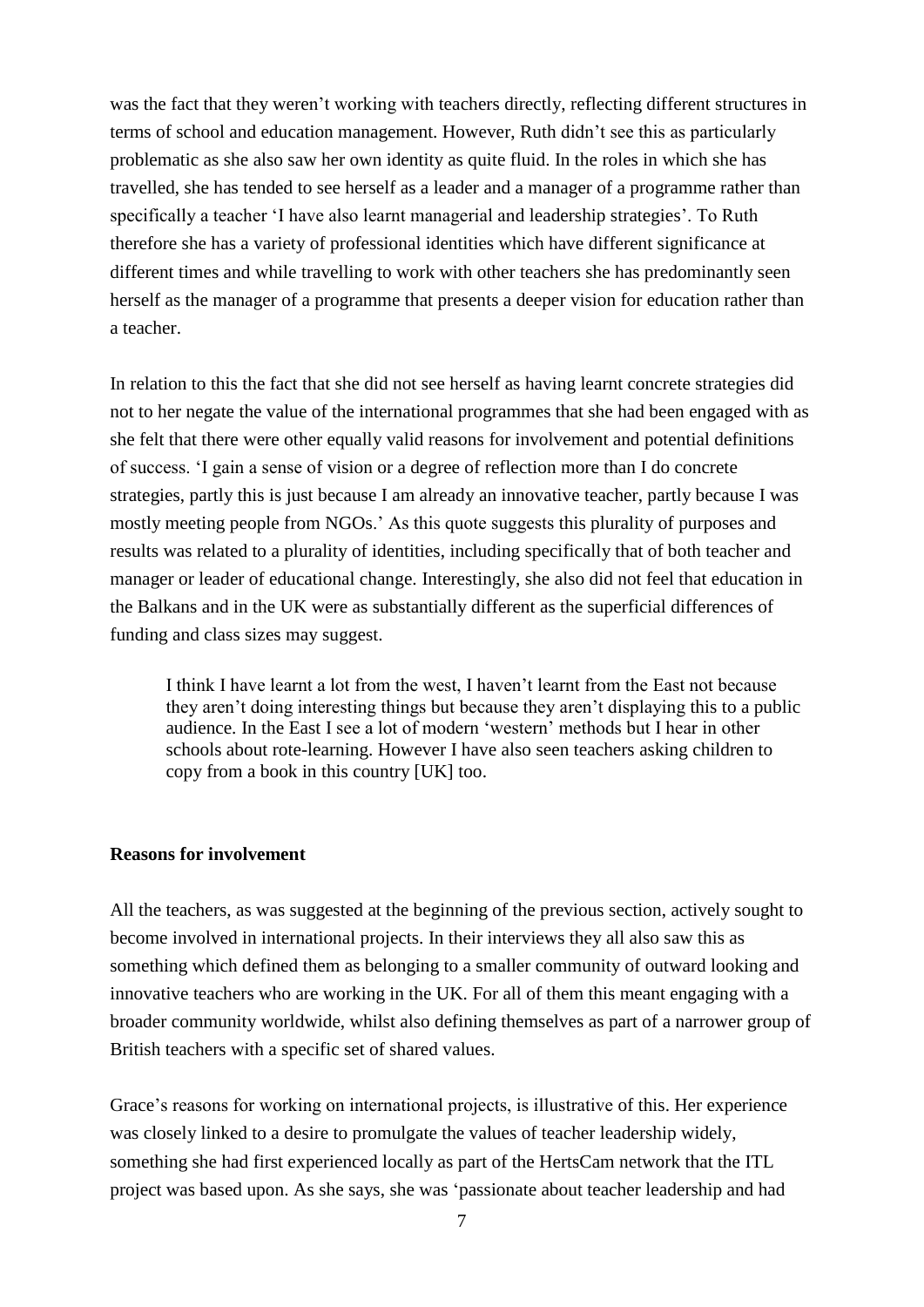seen the amazing effect it had had in schools that she had worked in in the UK'. She also saw the community of professionals that existed between these teachers from the Balkans and Britain as a potentially vibrant professional community.

This community lived up to expectations. She described her experience of being part of it as a 'meeting of minds' who all had 'a shared professional concern regarding teacher leadership.' and that the moral purpose of teacher leadership 'bound people together'. She also described it as a very close-knit community, describing how she would meet the same people repeatedly, people who shared her passion for teacher leadership. However, as I have alluded to above this did raise doubts in her mind regarding how far this project could potentially reach in terms of the teaching community of a nation as a whole. These issues she felt could be as potentially significant in the UK as they were in the Balkan nations that made up the international aspect of this project.

### **Conclusion**

Many teachers seek and build professional communities that exist beyond the boundaries of their own workplace. One way in which they do this is by choosing to become engaged in international projects. From the interviews it seems that, for these teachers at least, the process is a deeply rewarding one. It builds a sense of identity beyond that of being a teacher including defining oneself in the roles of leader in the broader field of education. However, as this community becomes broader the way this community of teachers define this community that they belong to becomes narrower. Teachers who perceive themselves as belonging to this community of outward looking and innovative teachers define themselves as having distinct values in comparison to those that they work with but who do not engage with others outside their own workplace. This raises a significant challenge to the acknowledgement of a global community of teachers.

For these teachers however, the multitude of communities they belong to enables them to build fluid professional identities and to build self-efficacy. There was little desire among these teachers for learning concrete teaching strategies. However, there was considerable interest in talking to other teachers from other nations about teaching. This may well reflect the tension between the individualistic identity of the teacher in their own classroom and the community of teachers that they belong to. Indeed it may be a nuanced and sophisticated way to resolve this tension. In a globalised society it is wise to enable teachers to build these communities but without the simplistic expectation that strategies can be either imported or exported directly.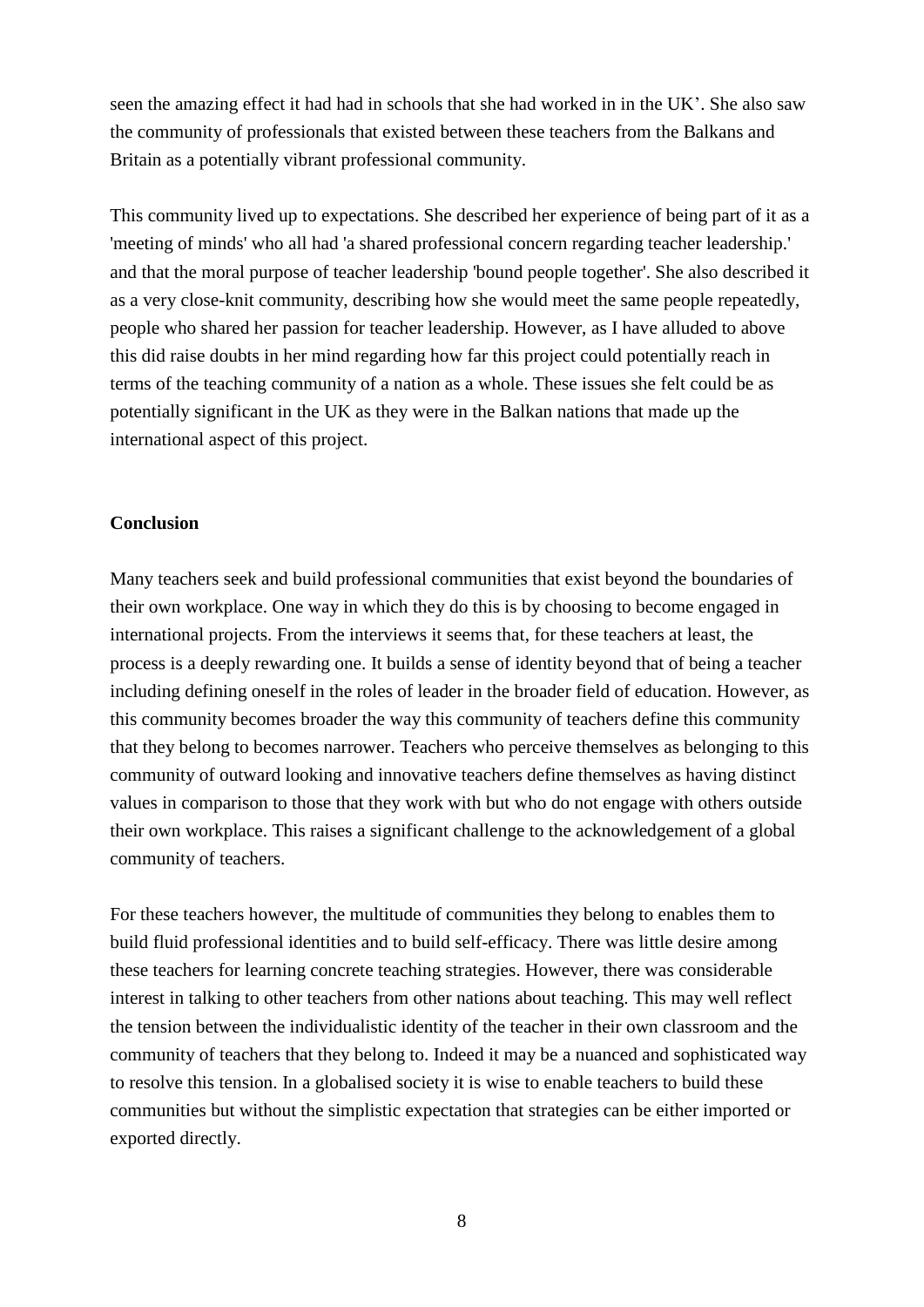# **References**

Bandura, A. (1997) *Self-efficacy: The exercise of control.* New York: Freeman.

Biesta, D. (2009) Teachers' Prior Experiences and Actual Perceptions of Professional Identity. *Teachers and Teaching*, 1(2), 281-294.

Castells, M. (2009) *Communication Power.* Oxford: OUP.

Creaby, C. (2013). 'Teacher identity and implications for educational improvement', a paper presented within the symposium 'Teacher voice, self-efficacy and leadership: an international perspective' at ECER 3013, Istanbul 10th-14th September 2013.

Durrant, J. & Holden, G. (2006) *Teachers Leading Change: Doing Research for School Improvement.* London: Paul Chapman Publishing.

Eckert, P. (2006) Communities of Practice, in *Encyclopaedia of language and linguistics.* ? Cambridge: Elsevier.

Elliott, J. (2009) Research-based teaching in S. Gewirtz, P. Mahony, I. Hextall and A. Cribb (Eds.) *Changing teacher professionalism: International challenges trends and ways forward.*  London: Routledge.

Frost, D. (2007) 'Practitioner research and leadership: the key to school improvement', in Coleman, M. and Briggs, A. (eds) *Research Methods in Educational Leadership and Management* (2nd ed.), London: Paul Chapman.

Frost, D. (2009) Teacher Leadership: values and voice, *School Leadership and Management* (Special issue on Leadership for Learning) 28 (4), 337-352

Hargreaves, A. & Fullan, M. (2012) *Professional Capital: Transforming Teaching in Every* School. New York: Teachers College Press.

Granovetter, M. (1983) The Strength of Weak Ties: A Network Theory Revisited, *Sociological Theory* 1, 201–233.

Hargreaves, A. (1991) Contrived collegiality: The micro-politics of teacher collaboration. In J. Blase (Ed.). *The politics of life in schools.* London: Sage.

Hargreaves, A., Boyle, A. & Harris, A. (2014) *Uplifting Leadership: How Organizations, Teams, and Communities Raise Performance.* San Francisco, CA: Jossey-Bass.

Hargreaves, D. (1999) The knowledge creating school, *British Journal of Educational Studies,* 47(2), 122-144.

Hodkinson, H. (2009). Improving school-teachers' workplace learning, in S. Gewirtz, P. Mahony, I. Hextall, A. Cribb (Eds.) *Changing teacher professionalism: International challenges trends and ways forward.* London: Routledge